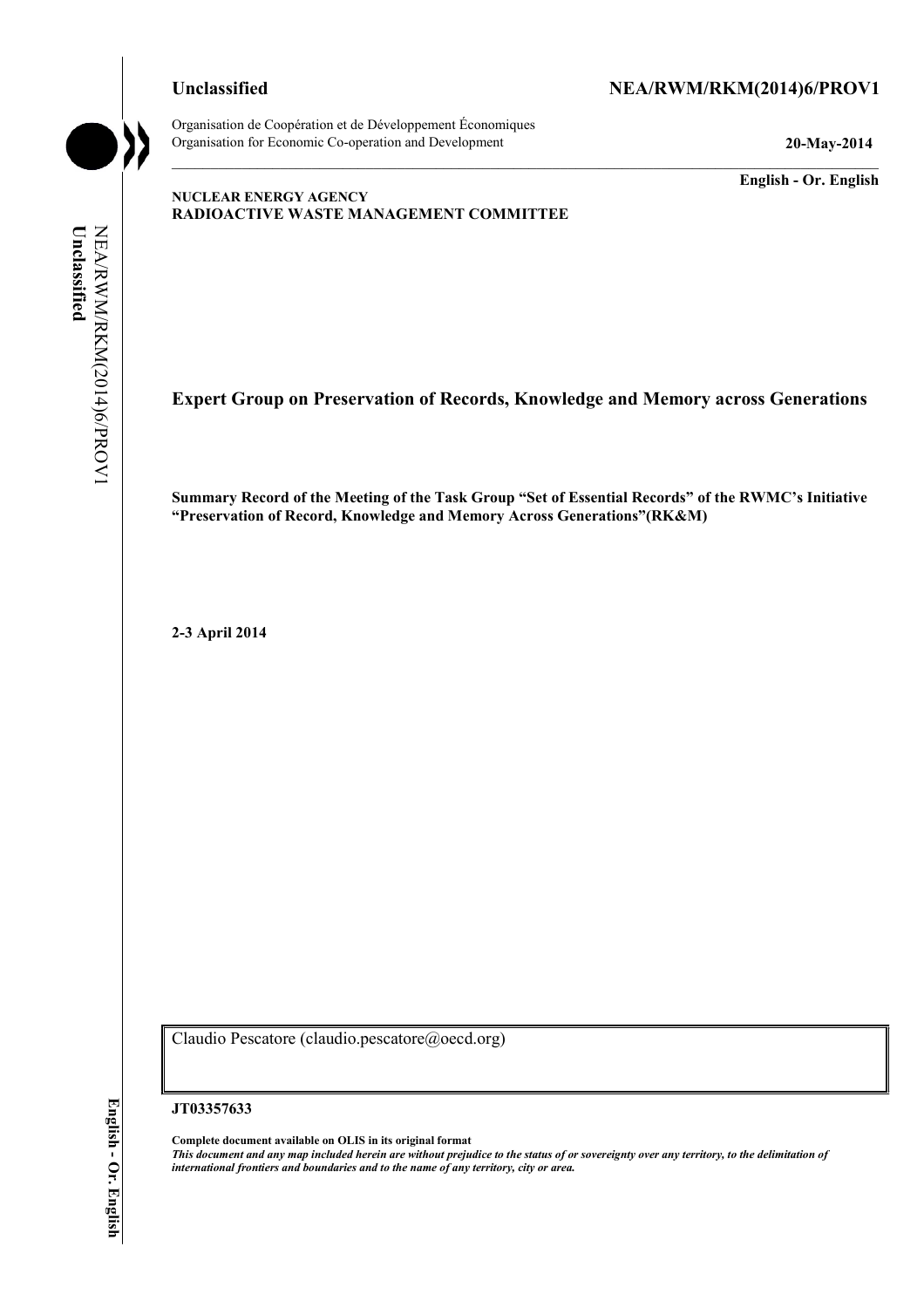# **PRESERVATION OF RECORDS, KNOWLEDGE AND MEMORY ACROSS GENERATIONS (RK&M)**

# **MEETING OF THE TASK GROUP "SET OF ESSENTIAL RECORDS" 2-3 APRIL 2014**

## **ISSY-LES-MOULINEAUX**

# **SUMMARY RECORD**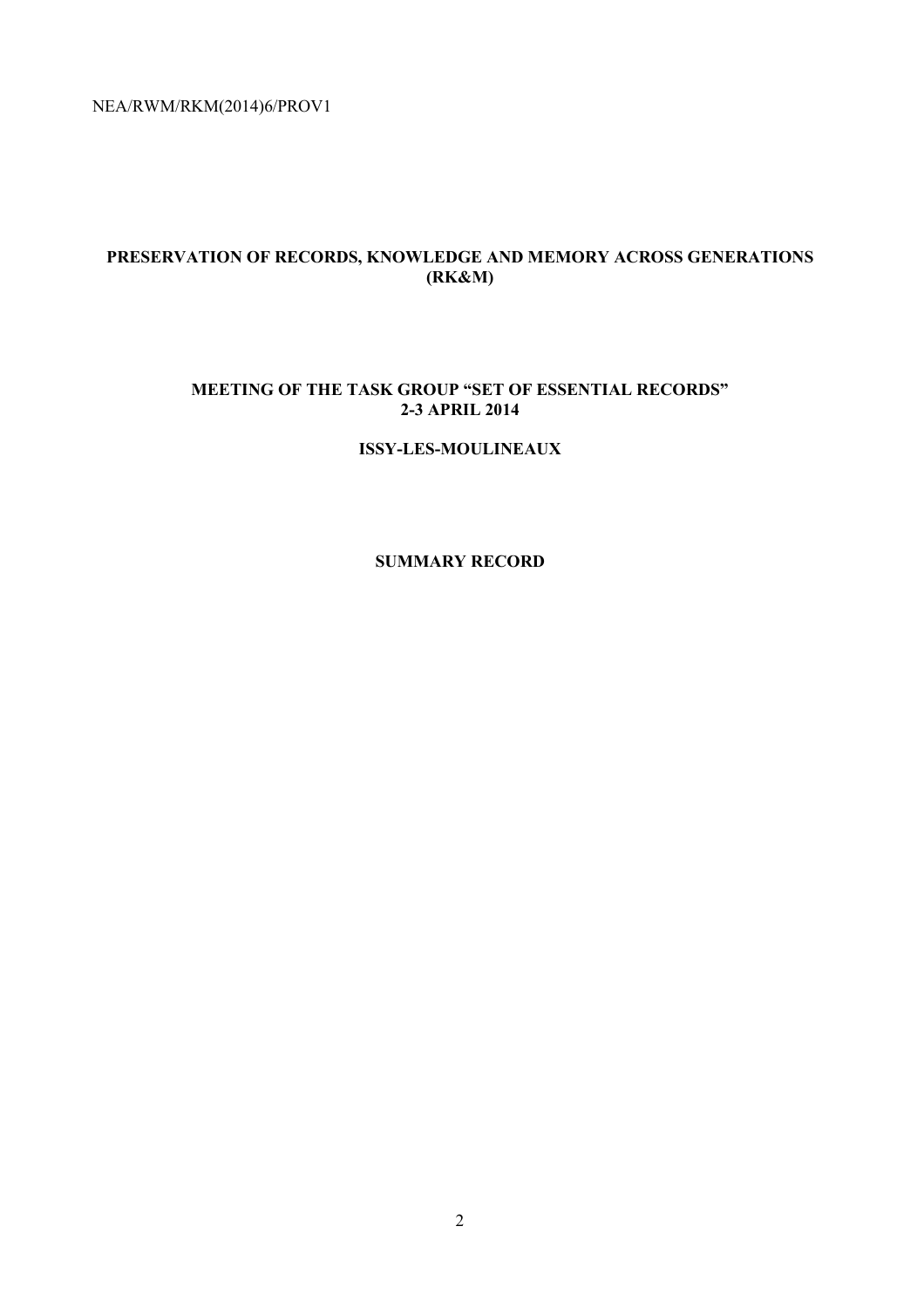**Participants:** Jean-Noël Dumont (ANDRA), Patrick Charton (ANDRA, day 2), Miroslav Kučerka (RAWRA), Sofie Tunbrant (SKB), Simon Wisbey (NDA), Claudio Pescatore (NEA), Marine Formentini (NEA), Radu Botez (NEA), Anne Claudel (NAGRA, via phone).

#### **1. Welcome and opening remarks**

This document is the summary record of the meeting of the task group "Set of Essential Records" within the RWMC's initiative "Record, Knowledge and Memory Preservation Across Generations" (RK&M), which took place on 2 and 3 April 2014.

Claudio Pescatore welcomed participants and explained the context of the SER, which started in Phase-I and would continue in Phase-II of the RK&M project.

The main aim of the meeting was to discuss the current understanding of the SER objectives and deliverables, after more than one year of work, and prepare Phase-II. For this purpose, the participants were given, and could discuss, the responses to a questionnaire sent to all RK&M members about the SER. In addition, findings from the so-called "pre-pilot study" were reviewed and reassessed.

## **2. The First International Appraisal of the Detailed Memory of the La Manche Disposal Facility**

Jean-Noël Dumont (ANDRA) presented efforts to preserve RK&M in the case of the La Manche disposal facility.

In 2009, on the occasion of preparing for the decennial review of the safety report of the now-closed La Manche disposal facility (CSM), the Nuclear Safety Authority (ASN) wondered if the provisions for memory preservation would be sufficient for the needs of future generations over three centuries (which is the specified duration of oversight according to regulation). ANDRA organised the first international decennial appraisal of RK&M for the CSM in September 2012. Experts from European counterparts, retired persons as well as members of NGOs and local representatives proposed by the local follow-up committee participated in this appraisal. As there is no available convincing feedback on this subject, the appraisal process was based on a role-playing game simulating "future memory needs" in the somewhat far future of the year 2262. The experts were given access to a "numerical image" of the "Detailed Memory" archives (more than 60 meters of archive boxes, several thousands of plans related to the CSM site) and were further helped by summary documents. Information available on the origin and nature of CSM varied according to the scenarios. The experts had to answer practical and plausible questions which had been envisioned when the first set of Detailed Memory had been constituted (1995-2000). This appraisal provided fruitful comments and suggestions, which are being taken into account for the upgrading of the RK&M provisions for the CSM. Experts emphasised the need for renewing such appraisal on a periodical basis, which, by itself, would also constitute a kind of local ritual contributing to memory preservation.

The "Detailed Memory" is one of two archival provisions, which, together, constitute the documentary components of the RK&M solution developed for the CSM. The other archival provision is the "Summary Memory" (around 170 pages), one single volume describing the repository in more widely understandable terms: its history, its inventory as well as land use restrictions. The Detailed Memory is copied in two sets; one is kept at ANDRA, the second is kept in the national archives. It is also available for download from ANDRA's website (http://www.andra.fr/download/siteprincipal/document/editions/memoire-csm.pdf). The Summary Memory is written for decision makers and for the public. As the Summary Memory is intended to describe the final situation of the repository, which is still undergoing changes (for instance, the slope of the cover is being modified), it has not been finalised yet. Once completed, the Summary Memory will be distributed in large numbers of copies, maybe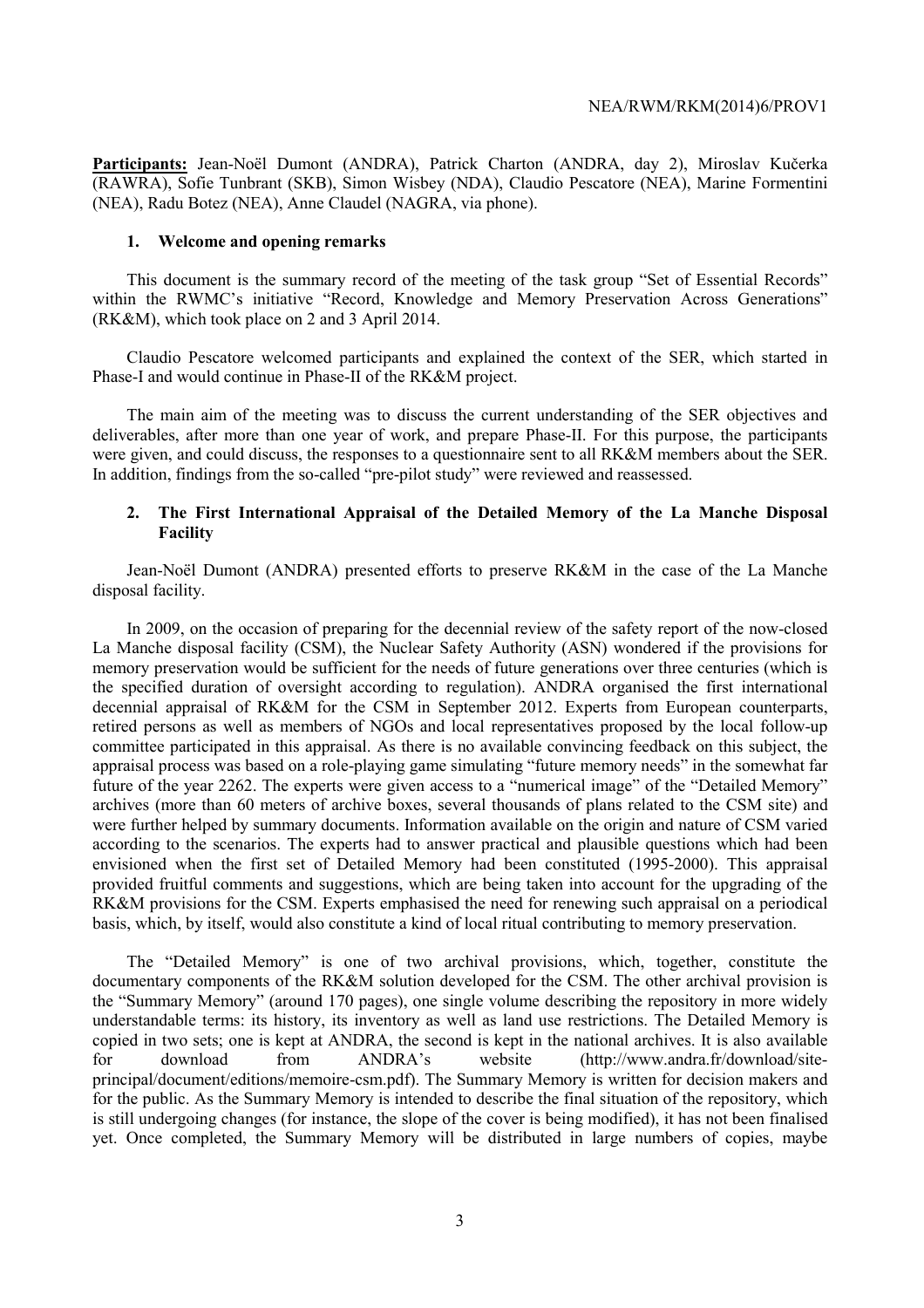thousands: one copy per decision maker (mayor, notary …), one per audience (NGO…) and one per organization or state agency.

Another part of ANDRA's RK&M provisions consists in communication activities vis-à-vis two types of audiences: (i) institutional counterparts, such as the Safety Authority (ASN) and the local follow-up committee (CLI), and (ii) the public in general.

The meeting participants agreed that the French example could prove useful for guiding the reflection with regard to the SER. Participants pointed out that this presentation also allowed identifying French regulations pertaining to the preservation of memory, to be added to the RK&M regulatory catalogue.

Participants commented that 170 pages would probably be too long for civil society. Also, it is likely that a person who is not doing documentary research would stop at the shorter document and not seek corroboration. Non-experts would look rather for clear messages.

One participant noted that, from the point of view of the initiative, ANDRA's "Detailed Memory" of 10,000 documents seems to match the idea of the SER, more for the expert and those who "need to know", whilst the "Summary Memory" appears to illustrate a more generic memory for the future.

It was remarked that, in terms of memory, some would prefer records, while others were primarily interested in information. The SER initiative should look at pros and cons of each idea. Anyhow, it would be worthwhile to trace records and understand why certain regulations have emerged and how they were formulated.

# **3. Questionnaire: Re-conceptualising the SER1 – Discussion of results**

Before the meeting, a questionnaire was circulated by the Secretariat to the RK&M membership with the purpose of better understanding the perspective on and expectations concerning the SER. While the phrasing of some of the questions was ambiguous, the exercise provided useful insights, which informed the ensuing discussion about future steps to be taken.

#### **4. Way forward**

Participants agreed the SER is part of an information system that is structured, ideally, in three different levels.

- The bottom, basic level consists of documents sent to the archives due to legal and regulatory requirements. Typically, public bodies have to send all the documentation in their internal archives to the national archive. This documentation goes beyond safety case documents. (This is the case, for instance, in the Czech Republic).
- At a second level, a selection would take place that aims at extracting the documents that are related to the post-closure safety. These documents would be identified as such and also kept in the national archives and elsewhere.

<sup>1</sup> The SER wording emerged as a title over the summer period in 2013 when a consultant was working on the concept. Previously, it was called the Minimum Set of Records (MSR).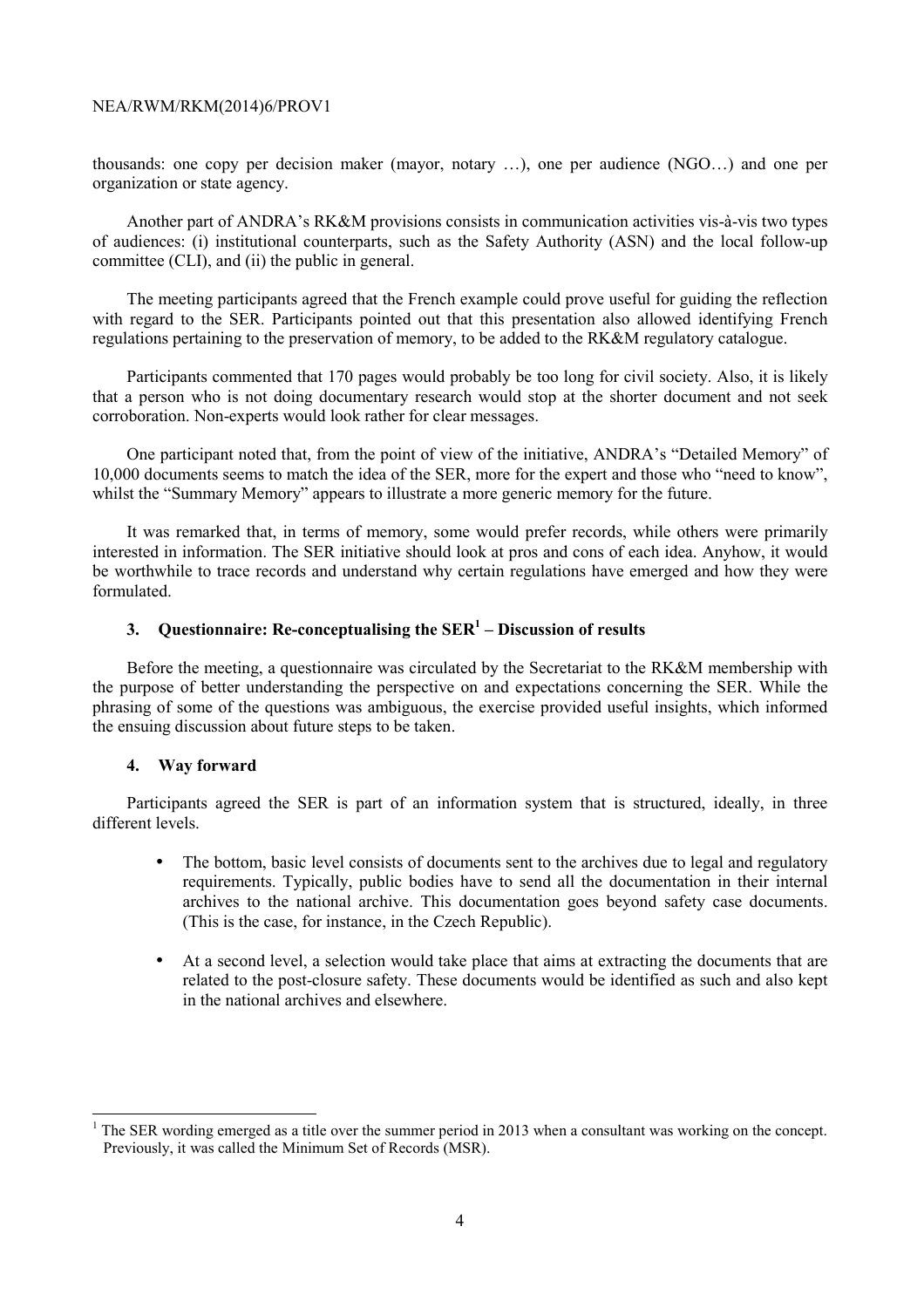• The top, third level would consist of a summary of the previous documentation in a format and language accessible to a public of non-specialists. The summary would contain information not necessarily limited to safety, but referring also to the history of decision making concerning the repository.

This is depicted graphically in Figure 1.

It was pointed out that it will be difficult to decide in the future which elements to extract from the full records. The summarising exercise is all the more relevant at this point when all documents and the context are fully understood. As times goes by, the lower level documents can be expected to become less and less important, with attention focussing on the top-level document. Namely, the emphasis may shift gradually from the waste itself to the facility as a whole. This situation is depicted in Figure 2.

In order to reflect the revised vision for the documentation, the participants decided to refer to the top level document as the **Key Information File (KIF).** The SER is the level 2 documentation.

## *Role of the KIF*

The participants developed the KIF idea further. Ideally, the KIF would be a document (record) with concentrated information, and it is desirable that it does not exceed a few tens of pages having the following characteristics:

- It summarises basic technical and contextual information at a facility scale.
- It is meant for a wide audience of interested parties.
- It is part of a systemic approach to RK&M and refers to the other components of this approach such as markers and it would serves as a pointer to where more detailed technical information/documents may be found.
- Part or all of it may be translated into other languages.
- It is useful at all times and it provides a means to preserve information for the period when institutional presence can no longer be relied upon.
- It would provide a list of similar repositories and their locations.
- Its table of contents would be standardised internationally.
- The information and messages that it provides would be agreed nationally.
- It is prepared during operation and updated and re-issued regularly, e.g., when other documentation is updated or when important decisions are made during the period of institutional oversight/presence. (Connection to national waste management plans, on the occasion of safety reviews, etc.).
- Due to its importance, the KIF is expected to be more accessible, for instance by distributing copies widely and in different languages, in different countries, and more durable than subordinated documents, which, however, are more detailed than the KIF.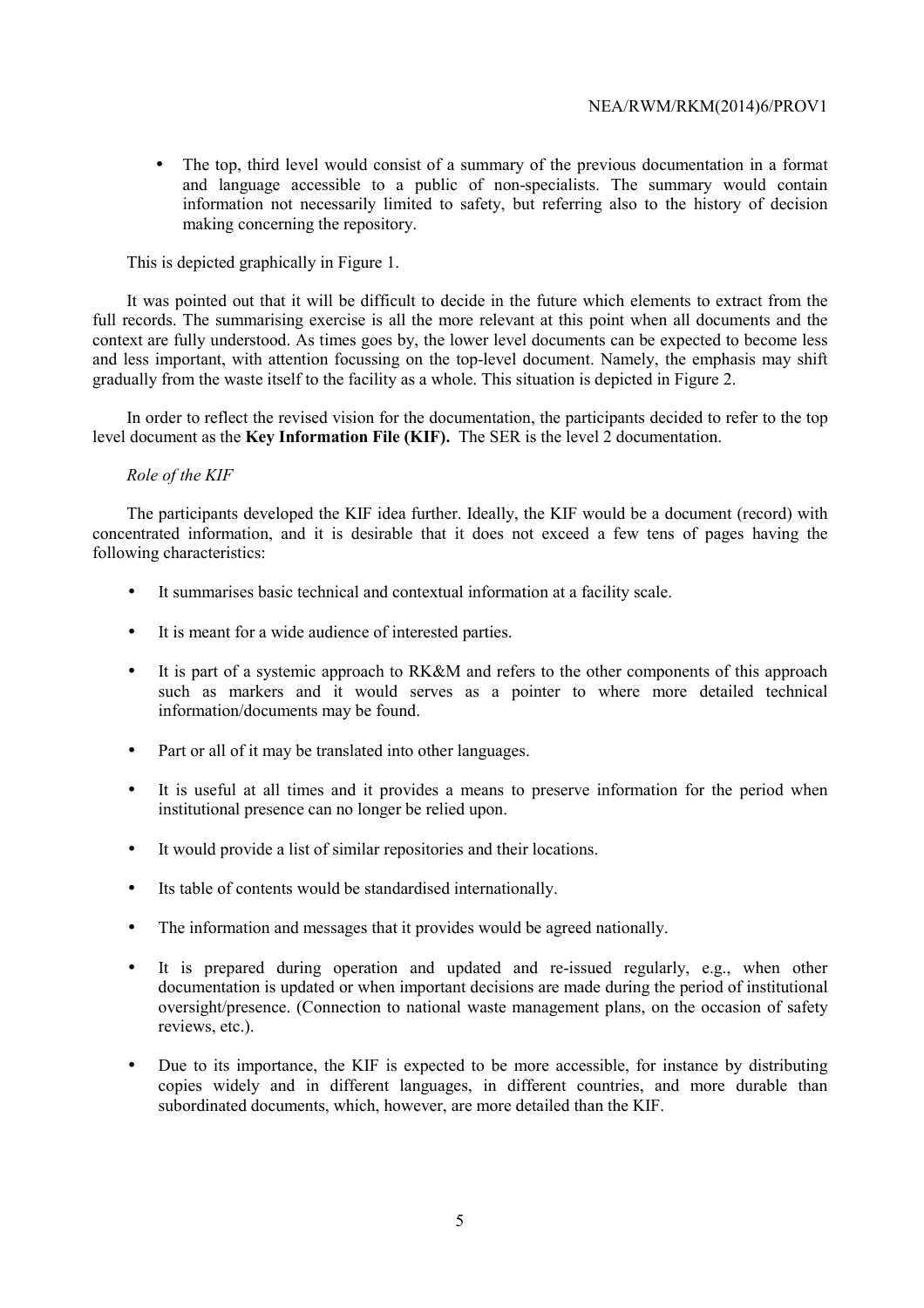Figure 1 represents a schematic illustration of the place of the KIF and SER within the larger archiving effort in the field of radioactive waste management.

The purpose of the KIF is the following:

- Inform future generations by providing both a technical and contextual overview of the project in a concise form, this very conciseness making it cost effective and easier to distribute widely and therefore less vulnerable to loss.
- Provide a framework to create a basic record in a standardized format, which will allow easier preparation and interpretation, also across languages.
- Provide a pointer to other sources of information to help empower future decision makers and help fulfill our information responsibilities.
- Build confidence vis-à-vis present local communities by including them in the development of the KIF.

### *Decisions*

The group agreed to work towards creating a KIF structure that would have been tested in a few national cases.

Participants agreed on the following steps in view of developing a KIF:

- Study of relevant materials such as the La Manche "Summary memory" and regulatory guidance that may be available (also on SER).
- Study of the experience of the *decennial review* of the La Manche "Summary memory" and other examples.
- Discussions/exchanges with other stakeholders such as community leaders, regulators, and specialists. In this respect, the KIF vision should be also discussed with the FSC, RF, and the IGSC within the NEA.
- Propose a KIF structure and test it
- Finalise the KIF structure and its description by the end of Phase-II of the RK&M initiative

The preparation of the KIF should also allow the identification of key messages that it should contain and that could be released as separate, short two-page (say) documents. For instance, one message would state that the repository is safe as long as it remains untouched. Participants suggested that these messages should be conceived with the intention in mind to restrict potential disturbance of the repository (e.g. by surface drilling).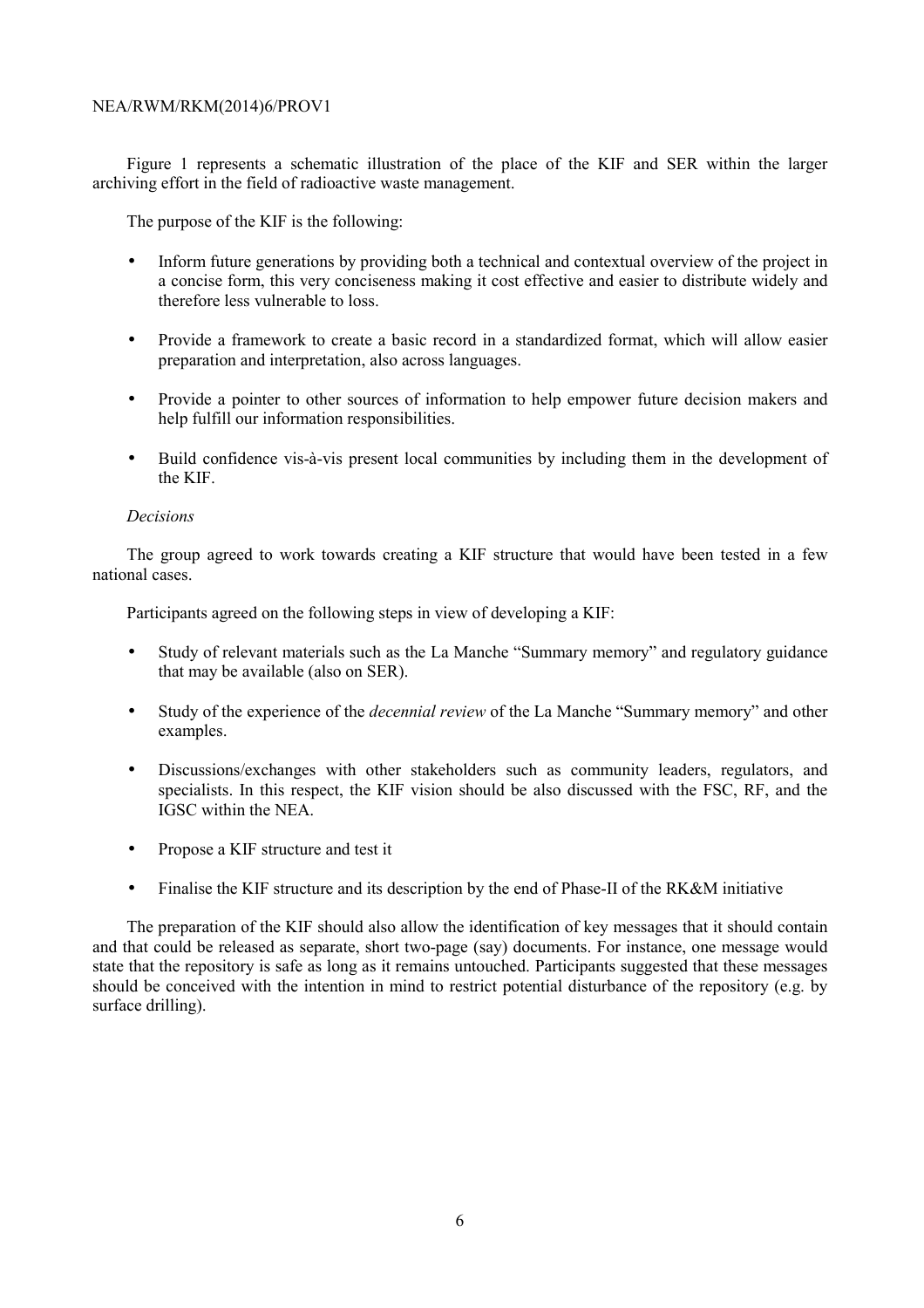

Fig. 1: Structure of the repository documentation at three levels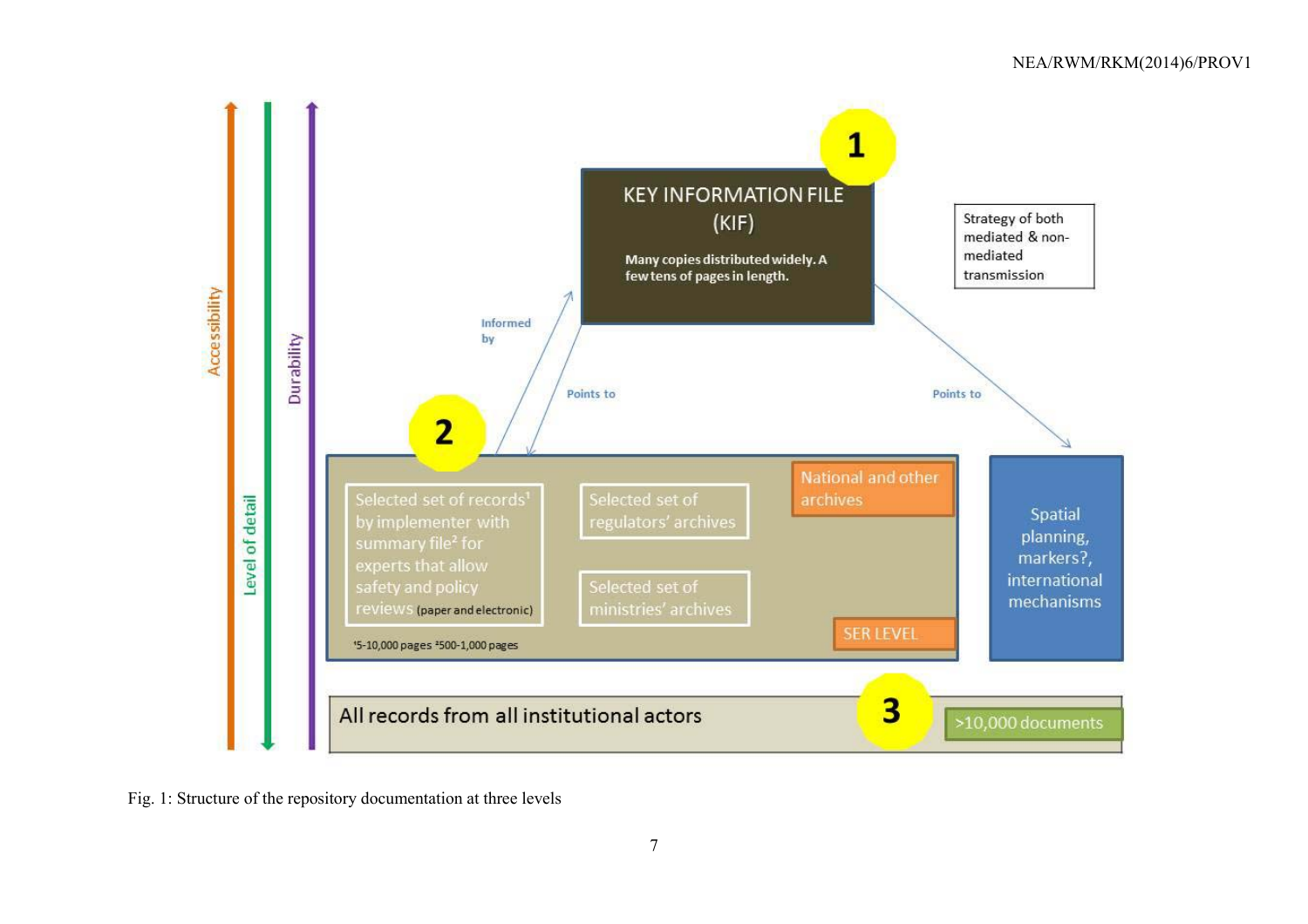## *About the SER*

With reference to Figure. 1, the SER, whose preparation should be a continuous process, is now defined as a fairly detailed set of records that is abstracted from the millions documents that various institutions produce during the lifetime of the project and that they eventually commit to the national archive.

The SER would allow future professionals to understand the technical details of the disposal, e.g., the existence of the SER would allow for safety reviews, and the implementation of new actions in a safe manner. In the case of the implementer, the SER would mostly coincide with the post-closure safety case documentation.

The role of the IGSC is important in connection with the SER and this group should be involved in defining what the SER would look like.

## *Decision*

The above ideas and proposals should be passed on to the IGSC for joint work



Figure 2: Expectation of use and survival of documentation over time

Figure 2 illustrates the perspective of the meeting participants regarding the longevity of the different archival levels. As indicated in Figure 1, durability of records is expected to differ: while the larger set of records may be reduced and eventually mostly disappear, the KIF is expected to endure the test of time better.